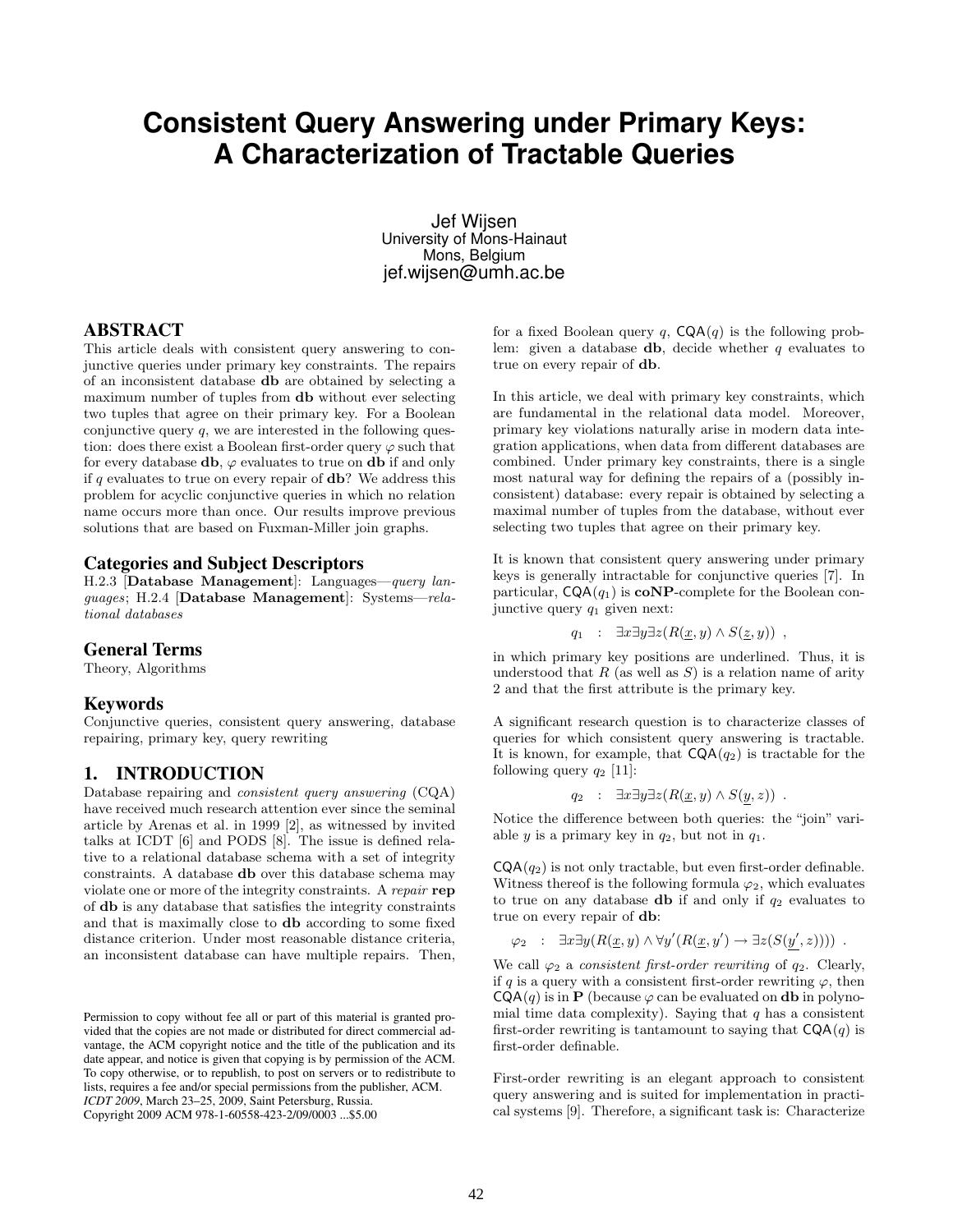the queries that have a consistent first-order rewriting under primary key constraints. Fuxman and Miller commenced this task by defining the class  $C_{forest}$  [11] (the preceding conference article is [10]). Every query in  $\mathcal{C}_{forest}$  is conjunctive and has a consistent first-order rewriting. There is an easy syntactic test to check whether a conjunctive query belongs to  $\mathcal{C}_{forest}$ .

Inspired by the work of Fuxman and Miller, we defined the class  $\mathcal{C}_{rooted}$  [18], a subclass of conjunctive queries, together with a rewrite function that yields a consistent first-order rewriting for every query in  $C_{rooted}$ . A query is called *rooted* if it belongs to  $C_{rooted}$ . Thus, each rooted query has a consistent first-order rewriting. The class  $C_{rooted}$  (strictly) contains all Boolean queries in  $C_{forest}$ . It is an open conjecture that every Boolean conjunctive query is either rooted or has no consistent first-order rewriting.

The definition of the class  $\mathcal{C}_{rooted}$ , however, is semantic and provides no practical means to check whether a conjunctive query belongs to  $C_{rooted}$ . For practical purposes, a syntactic characterization of  $C_{rooted}$  is important. In this article, we show that membership of  $C_{rooted}$  can be decided for Boolean conjunctive queries  $q$  that simultaneously

- are acyclic (in the sense of  $[3]$ );
- contain no self joins (i.e. without repeated relation names); and
- satisfy some mild condition called key-awareness.

Key-awareness is a syntactic condition needed in the proof of Theorem 5; like acyclicity, it can only be falsified by queries with three or more atoms. The acyclicity condition and the absence of self joins simplify the theoretical development without rendering it practically irrelevant; this restriction is not unusual:

• The class  $C_{forest}$  also excludes self joins. It seems that determining the tractability and first-order definability of  $CQA(q)$  becomes more complicated if the same relation name can occur more than once in q.

In previous work [18], we showed that for the Boolean query  $q_0 = \exists x \exists y (R(\underline{x}, y) \land R(y, c))$ , where c is a constant, the set  $\mathsf{CQA}(q_0)$  is in  $\overline{\mathbf{P}}$  but is not first-order definable. On the other hand, it is an open conjecture that the implication " $CQA(q)$  not first-order definable  $\implies$  CQA(q) coNP-complete" is true for all Boolean conjunctive queries q without self joins.

• The class  $\mathcal{C}_{forest}$  also imposes some acyclicity condition, which is however not defined in the same way as [3]. We show in this article (see Theorem 3) that the tree components that constitute a  $C_{forest}$  query are actually acyclic in the sense of [3].

Our membership test for (a syntactic restriction of)  $\mathcal{C}_{rooted}$ pinpoints the reason why the class  $C_{forest}$  admits consistent first-order rewriting (see Theorem 3).

Finally, our membership test is used to show the following dichotomy result: a join of two distinct relations is either rooted or has no consistent first-order rewriting.

All results in this article are stated for Boolean queries. Nevertheless, as observed in [10] and as discussed in the upcoming journal version of [18], rewriting techniques for Boolean queries yield correct results for non-Boolean queries when free variables are treated as new constants.

The article thus extends the theory of CQA under primary keys by providing a new and more powerful syntactic characterization of conjunctive queries with a consistent first-order rewriting. It is organized as follows. Section 2 introduces notations and terminology, and Section 3 discusses related work. The class  $\mathcal{C}_{rooted}$  is introduced in Section 4. The notion of reifiable atom is introduced and it is explained that it can be tested whether a query is rooted if it can be verified whether a query atom is reifiable. In Section 5, the syntactic construct of reifiability-attack is introduced. Section 6 shows that the absence of a reifiability-attack in a join tree is a sufficient condition for reifiability. Section 7 shows that for key-aware queries, the absence of a reifiability-attack is also a necessary condition for reifiability. Our results thus allow to check membership of  $C_{rooted}$  for key-aware acyclic conjunctive queries without self joins. Section 8 shows that if a join of two distinct relations is outside  $\mathcal{C}_{rooted}$ , then it has no consistent first-order rewriting. Section 9 concludes the article.

# **2. NOTATIONS AND TERMINOLOGY**

A symbol is either a constant or a variable. If  $\vec{x}$  is a sequence of symbols, then vars $(\vec{x})$  is the set of variables that occur in  $\vec{x}$ .

Let  $V$  be a set of variables. A valuation over  $V$  is a total mapping  $\theta$  from symbols to symbols such that for every variable  $v \in V$ ,  $\theta(v)$  is a constant; if s is a variable not in V or if s is a constant, then  $\theta(s) = s$ . If  $\theta$  is a valuation over V and  $Z \subseteq V$ , then  $\theta|_Z$  denotes the restriction of  $\theta$  to  $Z$ ; thus  $\theta|Z(x) = \theta(x)$  if  $x \in Z$  and  $\theta|Z(x) = x$  if  $x \notin Z$ .

*Key-equal atoms.* A database schema is a finite set of relation names. Every relation name  $R$  has a unique signature, which is a pair  $[n, k]$  with  $n \geq k \geq 1$ : *n* is the *arity* of the relation name and the coordinates  $1, 2, \ldots, k$  make up the primary key. If R is a relation name with signature  $[n, k]$ , then  $R(s_1, \ldots, s_n)$  is an R-atom (or simply atom), where each  $s_i$  is a constant or a variable  $(1 \leq i \leq n)$ . Such an atom is commonly written as  $R(\vec{x}, \vec{y})$  where  $\vec{x} = s_1, \ldots, s_k$ and  $\vec{y} = s_{k+1}, \ldots, s_n$ . An atom is ground if it contains no variables. All constructs that follow are defined relative to a fixed database schema.

A database (over a database schema) is a finite set db of ground atoms using only the relation names of the schema. Two ground atoms  $R_1(\vec{a}_1, \vec{b}_1), R_2(\vec{a}_2, \vec{b}_2) \in \mathbf{db}$  are key-equal if  $R_1 = R_2$  and  $\vec{a}_1 = \vec{a}_2$ . We write  $[[R_1(\vec{a}_1, \vec{b}_1)]]$ <sub>db</sub> for the set containing each atom of **db** that is key-equal to  $R_1(\vec{a}_1, \vec{b}_1)$ .

*Repair.* A database db is consistent if it does not contain two distinct atoms that are key-equal. Thus, db is consistent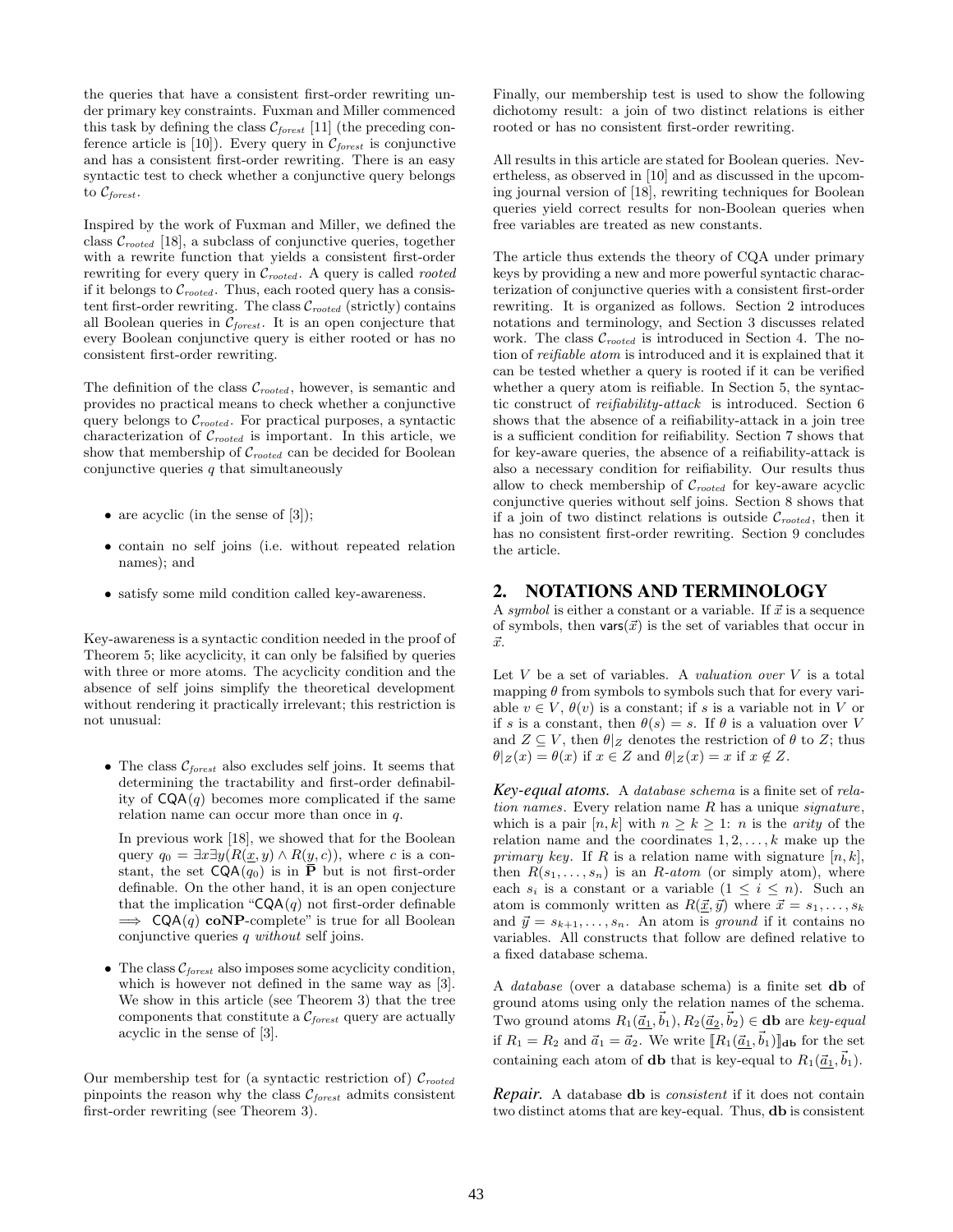$q_1 = R(\underline{x},y), S(\underline{z},y)$  $q_2 = R(\underline{x}, y), S(y, z)$  $q_3 = R_0(\underline{z}), R_1(\overline{\underline{x}}, y, z), R_2(\underline{x}, \underline{y}, z, u), R_3(\underline{x}, y), R_4(\underline{x}, \underline{y}, u)$  $q_4 = R(\underline{x}, y), S(\underline{x}, y)$  $q_5 = R(\underline{x}, \underline{y}), S(\underline{x}, \underline{y})$  (*R* is "all-key")  $q_6 = R_0(\underline{x}, y), R_1(\underline{u}, x, y), R_2(\underline{u}, x, y)$  $q_7 = R_0(\underline{x}, y), R_1(\underline{u}, x, y), R_2(\underline{u}, y)$ 

#### Figure 1: List of example rules used in this article.

if for every atom  $A \in \mathbf{db}$ ,  $\llbracket A \rrbracket_{\mathbf{db}} = \{A\}$ . A repair of a database db is a maximal (under set inclusion) consistent subset of db.

*Rules.* As in [1, p. 41], the term rule will be used as a shorthand for rule-based conjunctive query. Moreover, all rules are understood to be Boolean. Thus we have the following definitions.

A rule is a finite set  $q = \{R_1(\vec{x}_1, \vec{y}_1), \ldots, R_n(\vec{x}_n, \vec{y}_n)\}\$  of atoms. This rule is satisfied by a database db, denoted  $\mathbf{db} \models q$ , if there exists a valuation  $\theta$  over  $\mathsf{vars}(\vec{x}_1\vec{y}_1 \dots \vec{x}_n\vec{y}_n)$ such that for each  $i \in \{1, \ldots, n\}, R_i(\theta(\vec{x}_i), \theta(\vec{y}_i)) \in \mathbf{db}.$ Rules do not contain built-in predicates. We say that a rule q has a self join if some relation name occurs more than once in  $q$ .

For easy reference, Fig. 1 lists the rules that will serve as examples throughout this article.

*Acyclic rules.* A rule q is acyclic if it has a join tree [3]. A *join tree* for a rule  $q$  is a tree whose vertices are the atoms of  $q$  such that:

Connectedness Condition: whenever the same variable x occurs in two atoms  $R_i(\vec{x}_i, \vec{y}_i)$  and  $R_j(\vec{x}_j, \vec{y}_j)$ , then x occurs in each atom on the unique path linking  $R_i(\underline{\vec{x}_i}, \vec{y}_i)$  and  $R_j(\vec{x}_j, \vec{y}_j)$ .

The term Connectedness Condition appears in [12] and refers to the fact that the set of vertices in which  $x$  occurs induces a connected subtree. Notice that a join tree is an undirected graph. In certain proofs, some vertex of the join tree is chosen as the root, yielding a directed rooted join tree. It is common to label the edges of a join tree as follows: if E is an edge between  $R_i(\vec{x}_i, \vec{y}_i)$  and  $R_j(\vec{x}_j, \vec{y}_j)$ , then  $E$  is labeled by the set of variables that occur in both  $R_i(\underline{\vec{x}_i}, \vec{y}_i)$  and  $R_j(\vec{x}_j, \vec{y}_j)$ . Given a join tree, we will write  $R_i(\vec{x}_i, \vec{y}_i) \stackrel{L}{\frown} R_j(\vec{x}_j, \vec{y}_j)$  to indicate that there is an edge labeled L between vertices  $R_i(\vec{x}_i, \vec{y}_i)$  and  $R_j(\vec{x}_j, \vec{y}_j)$ . This notation extends to paths.

Example 1. A join tree is shown in Fig. 2 (left). The path from the top to the bottom right vertex can be denoted  $R_0(\underline{z}) \stackrel{\{z\}}{\curvearrowright} R_1(\underline{x},y,z) \stackrel{\{x,y\}}{\curvearrowright} R_3(\underline{x},y).$ 

*The class*  $\mathcal{C}_{forest}$ . The original definition of  $\mathcal{C}_{forest}$  covers both Boolean and non-Boolean queries [11]. The definitions hereafter are for Boolean queries only.

The Fuxman-Miller join graph of a rule  $q$  is a directed graph whose vertices are the atoms of  $q$  such that there is a directed edge from an atom  $R_i(\underline{\vec{x}_i}, \vec{y}_i)$  to a different atom  $R_j(\vec{x}_j, \vec{y}_j)$ if some variable that occurs in  $\vec{y}_i$  also occurs in the atom  $R_j(\vec{x}_j, \vec{y}_j).$ 

The class  $C_{forest}$  is the class of rules q satisfying the following properties:

- 1. no relation name occurs more than once in  $q$ ;
- 2. the Fuxman-Miller join graph of  $q$  is a directed forest; and
- 3. Full-join Condition: whenever the Fuxman-Miller join forest of q contains a directed edge from  $R_i(\vec{x}_i, \vec{y}_i)$  to  $R_j (\vec{x}_j, \vec{y}_j)$ , then every variable that occurs in  $\vec{x}_j$  also occurs in  $\vec{y}_i$ .

It is important not to confuse classical join trees [3] and Fuxman-Miller join graphs. Fig. 2 illustrates the difference for the rule  $q_3$ . Since the Fuxman-Miller join graph is not a directed forest, it follows  $q_3 \notin \mathcal{C}_{forest}$ . On the other hand, in Example 12, we will show  $q_3 \in \mathcal{C}_{rooted}$ .

In this article, we denote by  $\mathcal{C}_{tree}$  the class containing every query of  $C_{forest}$  whose Fuxman-Miller join graph is a (connected) directed tree.<sup>1</sup>

*Consistently true.* A rule  $q$  is *consistently true* in database **db**, denoted  $\mathbf{db}|_{\overline{\mathbf{s}}$ ure  $q$ , if for every repair **rep** of  $\mathbf{db}$ , **rep**  $\models q$ . The problem  $\mathsf{CQA}_{\Sigma}(q)$ , where  $\Sigma$  is a database schema and  $q$  is a rule, is the complexity of (testing membership of) the set:

 $\mathsf{CQA}_{\Sigma}(q) = \{ \mathbf{db} \mid \mathbf{db} \text{ is a database over } \Sigma \text{ and } \mathbf{db} \vert_{\overline{\mathsf{sure}}} q \}.$ 

Throughout this article, the schema  $\Sigma$  will be implicitly understood and therefore omitted.

*Consistent first-order rewriting.* We say that a Boolean first-order query  $\psi$  is a consistent first-order rewriting of a rule q if for every database **db**,  $d\mathbf{b}$   $\Big|_{\text{sure}}$  q if and only if  $\mathbf{db} \models \psi$ . Thus, a rule q has a consistent first-order rewriting if and only if  $CQA(q)$  is first-order definable.

## **3. RELATED WORK**

Under primary key constraints, each repair is a maximal consistent subset of the original database. In the case of primary keys, it makes no difference whether maximality is expressed relative to set inclusion (as in [2]) or cardinality (as in [16]). Inserting new tuples is useless for restoring primary key violations. Tuple modifications, as proposed in [17], are not considered in this article.

The idea of consistent query rewriting first appeared in [2]. Fuxman and Miller [11] have realized a number of breakthroughs in the consistent first-order rewriting of queries

<sup>&</sup>lt;sup>1</sup>Caveat: This class is not the same as the class  $C_{tree}$  in Fuxman and Miller's original conference article [10]. The definition of  $\mathcal{C}_{tree}$  in [10] does not require that the Fuxman-Miller join graph be connected.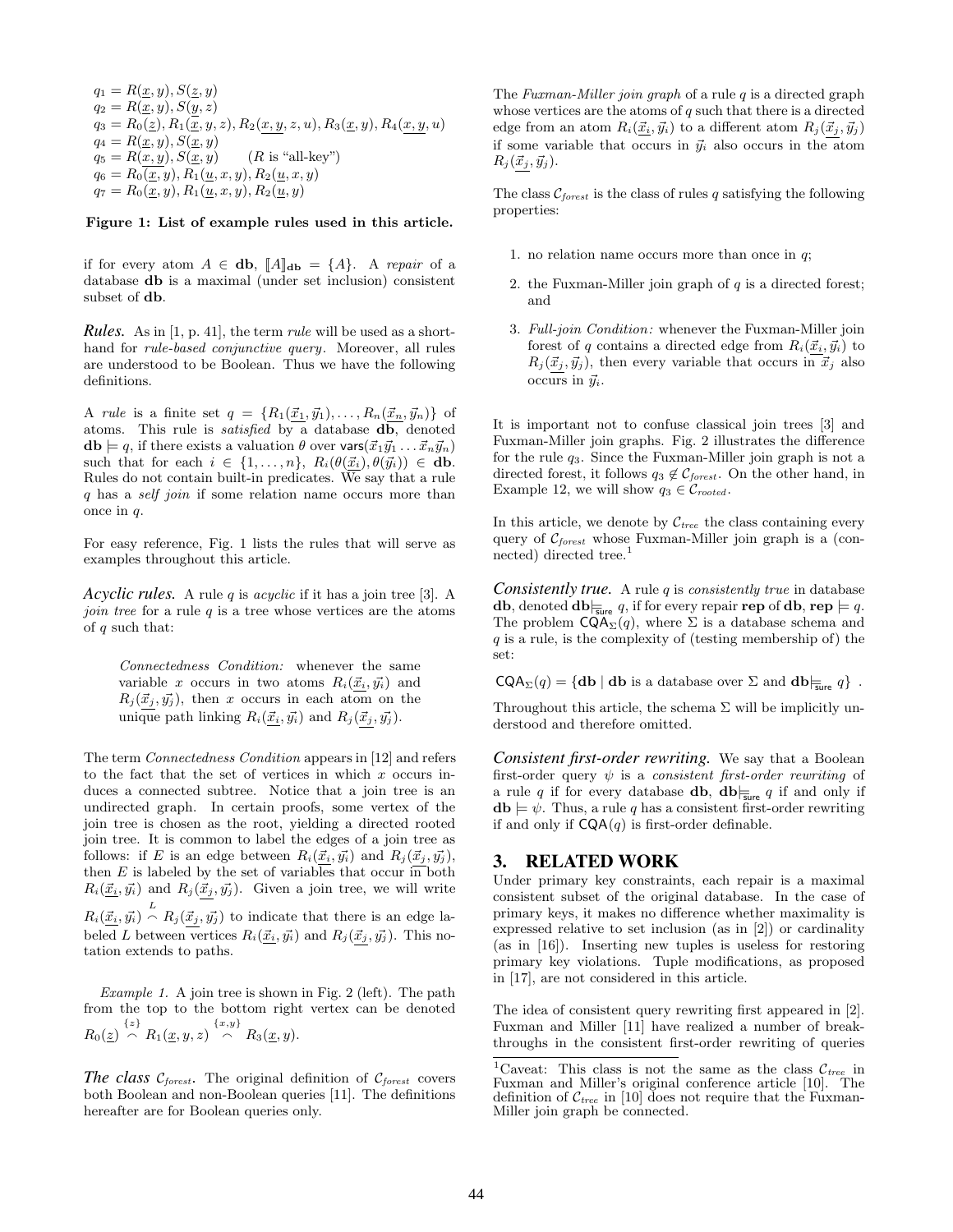

Figure 2: Join tree (left) and Fuxman-Miller join graph (right) for the same rule  $q_3$ .

under primary key constraints, which motivated the Con-Quer system [9]. They introduced the class  $C_{forest}$  [11] and showed that every query in  $C_{forest}$  has a consistent firstorder rewriting. Fuxman and Miller also proved that relaxations of the conditions imposed by  $C_{forest}$  easily lead to intractability of consistent query answering. In particular, Lemma 6 in [11] exhibits a rule  $q_0$  that contains no self join and whose Fuxman-Miller join graph is a directed forest, such that  $CQA(q_0)$  is intractable. That rule  $q_0$  violates the Full-join Condition.

The results of Fuxman and Miller have been generalized and extended to exclusion dependencies by Grieco et al. [13] and to unions of conjunctive queries by Lembo et al. [14].

In [18], we defined the class of rooted queries (denoted  $\mathcal{C}_{rooted}$ in the current article) and we showed that every query in that class has a consistent first-order rewriting. The class  $\mathcal{C}_{rooted}$  strictly contains  $\mathcal{C}_{forest}$ . A difficulty with the class  $\mathcal{C}_{rooted}$  is that its definition is semantic and provides no syntactic test to check whether a conjunctive query is rooted. In [18], we developed a number of ad hoc syntactic conditions that are sufficient for membership of  $C_{rooted}$ .

Complexity results on consistent query answering for larger classes of constraints appear in  $[4, 7]$ . Calì et al.  $[5]$  study query rewriting under key and inclusion dependencies in a larger context of data integration.

## **4. ROOTED RULES**

Definition 3 recalls the class of rooted rules [18], which is based on the notion of reifiable atom. Fuxman and Miller [11] were the first ones to observe that reifiable atoms are significant for consistent first-order rewriting (see their Example 7 and the paragraph preceding that example), though they did not use the term "reifiable." The term was coined in [18]. Roughly, reifiable atoms admit existential quantifiers in consistent first-order rewritings.

Definition 1. Let  $q = \{R_1(\underline{\vec{x}_1}, \vec{y}_1), \ldots, R_n(\underline{\vec{x}_n}, \vec{y}_n)\}\$  be a rule and  $1 \leq i \leq n$ . We say that the atom  $R_i(\vec{x}_i, \vec{y}_i)$  is *reifiable in q* if for every database **db**, if  $\mathbf{db}$ <sub>*i*sure</sub> q, then there exists a valuation  $\theta$  over vars $(\vec{x}_i)$  such that  $\mathbf{db}_{\overline{\xi}_{\text{ure}}}\theta(q)$ .

Example 2. Take  $q_1 = \{R(\underline{x}, y), S(\underline{z}, y)\}.$  Neither  $R(\underline{x}, y)$ nor  $S(\underline{z}, y)$  is reifiable in  $q_1$ . Witness thereof is the database  $\mathbf{db} = \{R(\underline{a}, 1), R(\underline{a}, 2), R(\underline{d}, 3), S(\underline{e}, 1), S(\underline{b}, 2), S(\underline{b}, 3)\},\$ with four repairs:

$$
\begin{array}{rcl}\n\mathbf{rep}_1 & = & \{R(\underline{a}, 1), R(\underline{d}, 3), S(\underline{e}, 1), S(\underline{b}, 2)\} \\
\mathbf{rep}_2 & = & \{R(\underline{a}, 1), R(\underline{d}, 3), S(\underline{e}, 1), S(\underline{b}, 3)\} \\
\mathbf{rep}_3 & = & \{R(\underline{a}, 2), R(\underline{d}, 3), S(\underline{e}, 1), S(\underline{b}, 2)\} \\
\mathbf{rep}_4 & = & \{R(\underline{a}, 2), R(\underline{d}, 3), S(\underline{e}, 1), S(\underline{b}, 3)\}\n\end{array}
$$

Since each repair satisfies  $q_1$ , we have  $\mathbf{db}|_{\overline{\mathsf{sure}}} q_1$ . The atom  $R(\underline{x}, y)$  is not reifiable in  $q_1$ : for every valuation  $\theta$  over  $\{x\}$ , there is some repair that does not satisfy  $\theta(q_1)$ . In particular, for  $\theta_a = \{x \mapsto a\}$ , we have  $\mathbf{rep}_4 \not\models \theta_a(q_1)$ ; and for  $\theta_d =$  ${x \mapsto d}$ , we have  $\textbf{rep}_1 \not\models \theta_d(q_1)$ . By a similar reasoning,  $S(\underline{z}, y)$  is not reifiable in  $q_1$ .

The definition of  $\mathcal{C}_{rooted}$  relies on some linear order on the atoms in a rule.

Definition 2. An ordered rule is a finite sequence  $q =$  $\langle R_1(\underline{\vec{x}}_1, \vec{y}_1), \ldots, R_n(\underline{\vec{x}}_n, \vec{y}_n) \rangle$  of atoms. Every construct that is defined for (non-ordered) rules straightforwardly carries over to ordered rules (through omission of the order).

Definition 3. Rooted ordered rules are recursively defined as follows:

- 1. The empty rule is rooted.
- 2. A nonempty ordered rule

$$
q = \langle R_1(\vec{x}_1, \vec{y}_1), R_2(\vec{x}_2, \vec{y}_2), \dots, R_n(\vec{x}_n, \vec{y}_n) \rangle
$$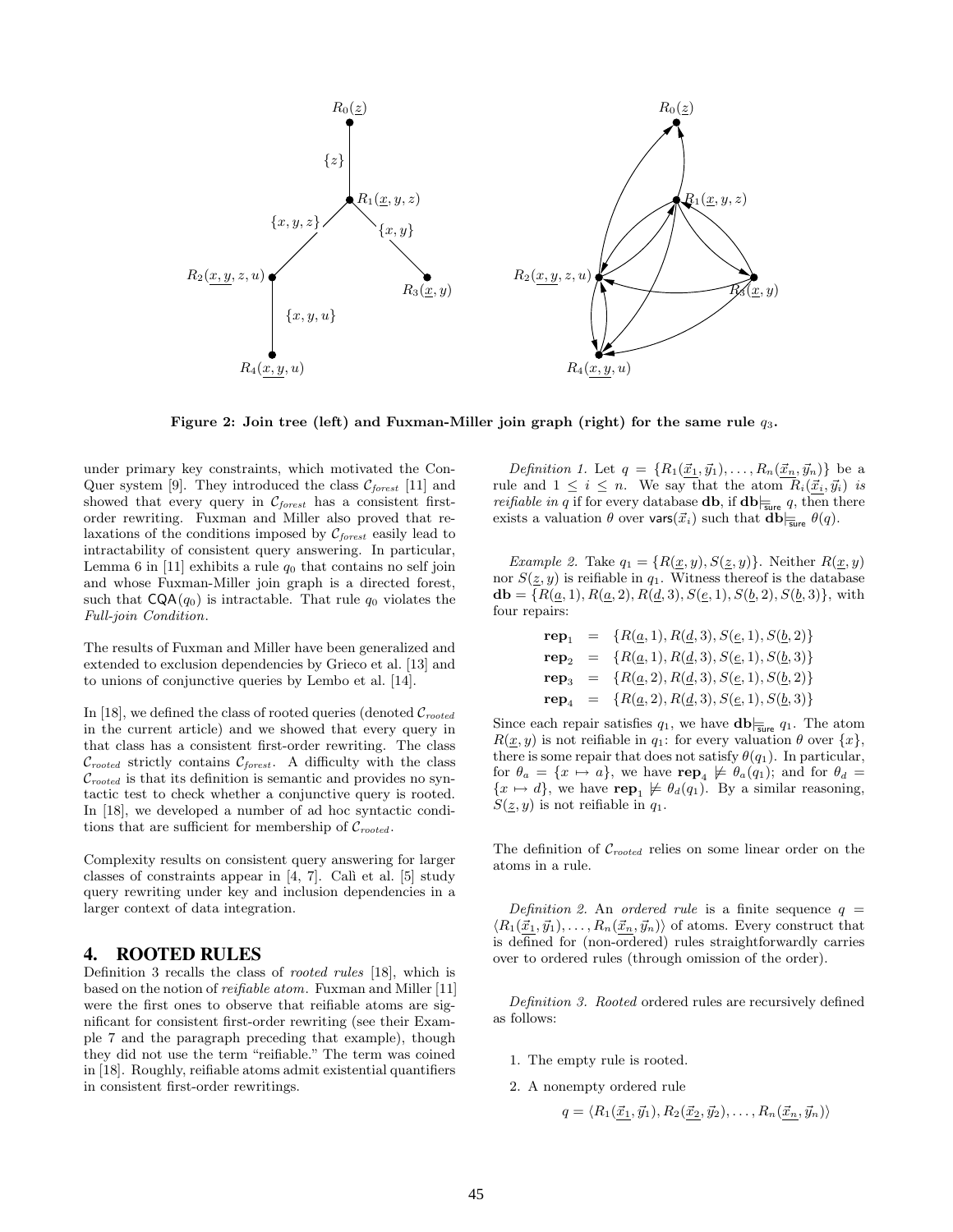$(n \geq 1)$  is rooted if  $R_1(\vec{x}_1, \vec{y}_1)$  is reifiable in q and for every valuation  $\theta$  over vars $(\vec{x}_1 \vec{y}_1)$ , the shorter rule

$$
\langle \theta(R_2(\underline{\vec{x}_2}, \vec{y}_2)), \ldots, \theta(R_n(\underline{\vec{x}_n}, \vec{y}_n)) \rangle
$$

is rooted.

A (non-ordered) rule is called rooted if it is rooted for some linear ordering of its atoms. The class of rooted rules is denoted by  $\mathcal{C}_{rooted}$ .

Rooted rules may be cyclic and contain self joins. The second item in Def. 3 refers to reifiability, which is a purely semantic construct.

*Example 3.* The ordered rule  $q_2 = \langle R(\underline{x}, y), S(y, z) \rangle$  is rooted, because  $R(\underline{x}, y)$  is reifiable in  $q_2$  (this follows from later results in this article) and for all constants  $a$  and  $b$ , if  $\theta = \{x \mapsto a, y \mapsto b\}$ , then  $\theta(S(y, z)) = S(\underline{b}, z)$  is rooted, because an atom without variables in its primary key is obviously reifiable.

The rule  $q_1$  of Example 2 is not rooted because neither of its atoms is reifiable.

THEOREM 1 ([18]). If  $q \in \mathcal{C}_{rooted}$ , then  $\textsf{CQA}(q)$  is firstorder definable. In other words, every rooted rule has a consistent first-order rewriting.

Theorem 1 is an interesting and significant result. There remains a practical difficulty, however: Definition 3 of rooted rules provides no syntactic test to check whether a rule is rooted, because the second item in that definition is semantic in nature. Decidability of  $C_{rooted}$  has not been addressed in previous work.

As announced in Section 1, the remainder of of this article will deal with rules in which no relation name occurs more than once. The following theorem states that for rules without self joins, the condition in the second item of Def. 3 can be tested by inspecting only a single arbitrary valuation over vars $(\vec{x}_1\vec{y}_1)$ .

THEOREM 2. Let  $q$  be an ordered rule in which no relation name occurs more than once. Let V be the set of variables that occur in q, and  $X \subseteq V$ . If  $\theta(q)$  is rooted for some valuation  $\theta$  over X, then  $\mu(q)$  is rooted for every valuation  $\mu$  over X.

Consequently, let q be a rule without self join and let  $\theta$  be a valuation over the variables in  $q$ . Then,  $q$  is rooted if and only if there exists an ordering  $\langle R_1(\underline{\vec{x}_1}, \vec{y}_1), \ldots, R_n(\underline{\vec{x}_n}, \vec{y}_n) \rangle$ of q's atoms such that for every  $i \in \{1, \ldots, n\}, \theta_i(R_i(\vec{x}_i, \vec{y}_i))$ is reifiable in  $\langle \theta_i(R_i(\underline{\vec{x}_i}, \vec{y}_i)), \ldots, \theta_i(R_n(\underline{\vec{x}_n}, \vec{y}_n)) \rangle$ , where  $\theta_i$  is  $\theta$  restricted to vars $(\vec{x}_1 \vec{y}_1 \dots \vec{x}_{i-1} \vec{y}_{i-1})$ . It follows that for rules in which no relation name occurs more than once, membership of  $\mathcal{C}_{rooted}$  can be decided if the following problem can be decided:

Reifiability Problem: given a rule  $q$  and an atom  $R_i(\vec{x}_i, \vec{y}_i) \in q$ , decide whether  $R_i(\vec{x}_i, \vec{y}_i)$  is reifiable in q.

Solutions to the Reifiability Problem will be developed in the remainder of this article.

# **5. REIFIABILITY-ATTACK**

We introduce the notion of  $\emph{reifiability-attack}$  . Roughly, if  $q$ is an acyclic rule with join tree  $\tau$ , then a reifiability-attack against atom  $R_i(\vec{x}_i, \vec{y}_i)$  is a special path in  $\tau$  that starts at  $R_i(\vec{x}_i, \vec{y}_i)$ . It can be easily checked whether a given join tree contains a reifiability-attack against any given atom. Reifiability-attacks will give us a handle on the Reifiability Problem: if there is no reifiability-attack against an atom, then the atom is reifiable; while a reifiability-attack against an atom usually implies that the atom is not reifiable.

# **5.1 Key-closure**

The presence in a rule of two distinct atoms with the same primary key variables needs special care. An example is the query  $q_4$  shown next:

$$
q_4 : \exists x \exists y (R(\underline{x}, y) \wedge S(\underline{x}, y)) .
$$

The query  $q_4$  is not in  $\mathcal{C}_{forest}$  [11, page 628], yet is rooted and hence has a consistent first-order rewriting, which is quite straightforward:

$$
\varphi_4 : \exists x \exists y \Big( R(\underline{x}, y) \land S(\underline{x}, y) \land \forall y_1 (R(\underline{x}, y_1) \to y_1 = y) \land \forall y_2 (S(\underline{x}, y_2) \to y_2 = y) \Big)
$$

The subformulas  $\forall y_1(R(x, y_1) \rightarrow y_1 = y)$  and  $\forall y_2(S(x, y_2) \rightarrow$  $y_2 = y$ ) express that y is uniquely determined given x. We will say that  $y$  is in the key-closure of  $x$ , as defined next.

Definition 4. Let q be a rule in which no relation name occurs more than once. Let Z be a subset of the variables occurring in  $q$ . A key-closure computation of  $Z$  (relative to  $q$ ) is a maximal sequence

$$
Z = Z_0
$$
  
\n
$$
\downarrow \qquad R_1(\underline{\vec{x}}_1, \vec{y}_1), S_1(\underline{\vec{u}}_1, \vec{w}_1)
$$
  
\n
$$
Z_1
$$
  
\n
$$
\downarrow \qquad R_2(\underline{\vec{x}}_2, \vec{y}_2), S_2(\underline{\vec{u}}_2, \vec{w}_2)
$$
  
\n
$$
\vdots
$$
  
\n
$$
\downarrow \qquad R_n(\underline{\vec{x}}_n, \vec{y}_n), S_n(\underline{\vec{u}}_n, \vec{w}_n)
$$
  
\n
$$
Z_n
$$

where:

- 1.  $Z_0 \subset Z_1 \subset Z_2 \cdots \subset Z_n;$
- 2. for each  $i \in \{1, ..., n\},\$ 
	- (a)  $R_i(\underline{\vec{x}_i}, \vec{y}_i), S_i(\underline{\vec{u}_i}, \vec{w}_i)$  are distinct atoms of q satisfying vars $(\vec{x}_i)$  = vars $(\vec{u}_i) \subseteq Z_{i-1}$ ;
	- (b)  $Z_i = Z_{i-1} \cup (\text{vars}(\vec{y}_i) \cap \text{vars}(\vec{w}_i)).$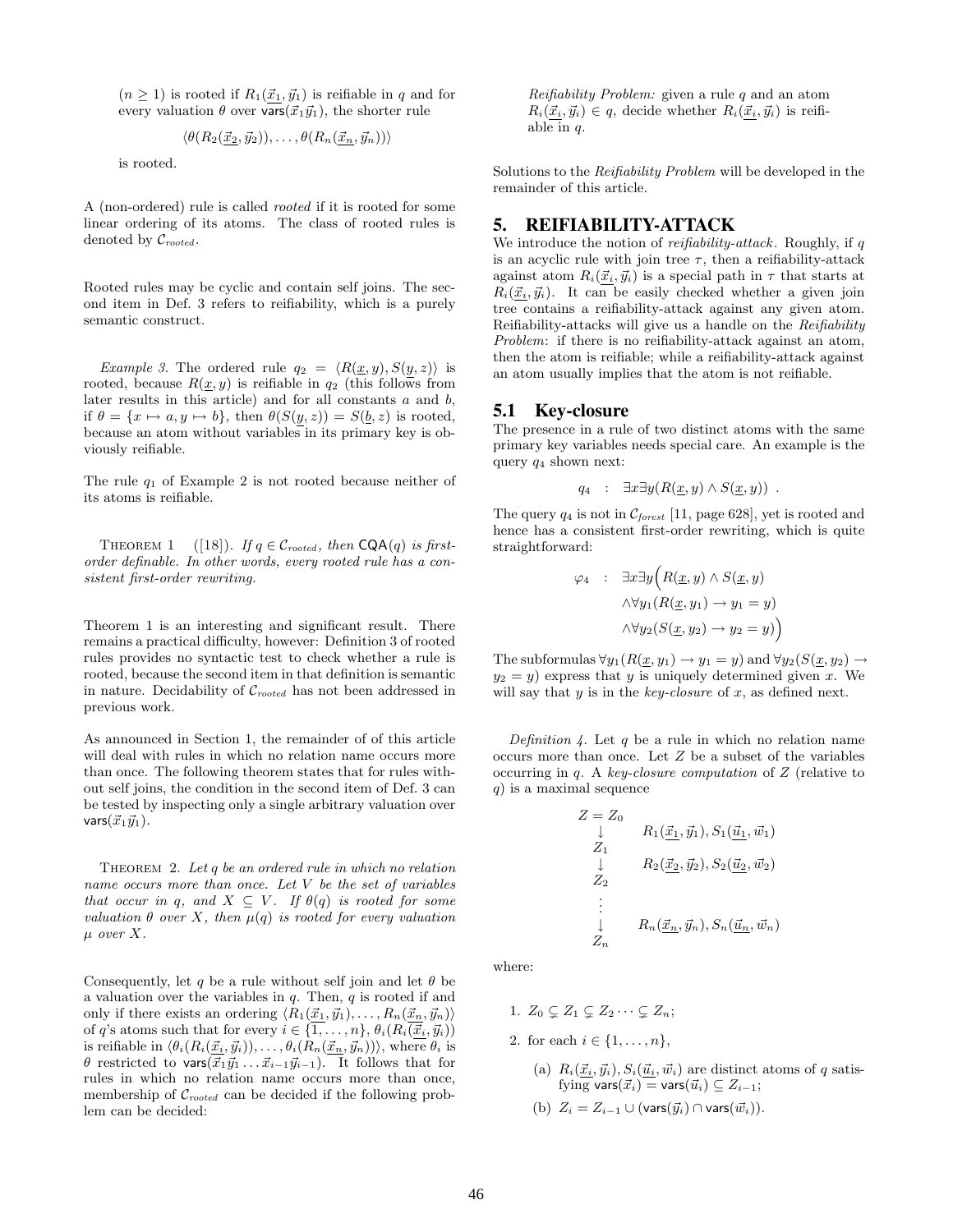The last element  $Z_n$  is called the *result* of the key-closure computation. It is straightforward to show that two keyclosure computations of Z must necessarily yield the same result, which will be denoted  $[Z]^+$  and called the key-closure of Z. We will write vars<sup>+</sup> $(\vec{x})$  as shorthand for  $[vars(\vec{x})]^{+}$ .

Example 4. Here is a key-closure computation of  $\{x\}$  relative to the rule  $q_3$  shown in Fig. 2.

$$
\begin{array}{c}\n\{x\} \\
\downarrow \quad R_1(\underline{x}, y, z), R_3(\underline{x}, y) \\
\downarrow \quad R_2(\underline{x}, \underline{y}, z, u), R_4(\underline{x}, \underline{y}, u) \\
\{x, y, u\}\n\end{array}
$$

Thus,  $[\{x\}]^+ = \{x, y, u\}.$ 

Remark 1. There is an apparent resemblance between keyclosures and fd closures of sets of attributes [1, p. 165]. For a given rule  $q$ , let  $F$  be the set of functional dependencies constructed as follows. Whenever  $R(\underline{\vec{x}}, \vec{y})$  and  $S(\underline{\vec{u}}, \vec{w})$  are distinct atoms of q such that  $\text{vars}(\vec{x}) = \text{vars}(\vec{u})$ , then F contains the functional dependency  $X \to Y$  with  $X = \text{vars}(\vec{x})$ and  $Y = \text{vars}(\vec{y}) \cap \text{vars}(\vec{w})$ . The key-closure of Z then coincides with the fd closure of  $Z$  relative to the set  $F$  of functional dependencies.

## **5.2 Reifiability-attack**

Definition 5 refines reifiability (see Def. 1) from primary keys to arbitrary subsets of (key-closures of) primary keys. The motivation can be understood from the following example.

Example 5. The "all-key" atom  $R(x, y)$  is not reifiable in the rule  $q_5 = \{R(x, y), S(\underline{x}, y)\}\$ , as witnessed by the database  **with two repairs:** 

$$
\mathbf{rep}_1 = \{ R(a, 1), R(a, 2), S(a, 1) \}
$$
  

$$
\mathbf{rep}_2 = \{ R(a, 1), R(a, 2), S(a, 2) \}
$$

Since both repairs satisfy  $q_5$ , we have  $\mathbf{db}|_{\overline{\mathsf{sure}}} q_5$ . The atom  $R(x, y)$  is not reifiable in  $q_5$ , because there is no valuation  $\theta$  over the entire primary key  $\{x, y\}$  such that  $\mathbf{db}|_{\overline{\mathbf{s}}_{\text{line}}} \theta(q_5)$ . On the other hand, the subset  $\{x\}$  is reifiable in the sense that for each database **db**, if  $\mathbf{db}_{\mathbf{Sure}}$   $q_5$ , then there exists a valuation  $\mu$  over  $\{x\}$  such that  $\mathbf{db}_{\overline{\mathbf{s}}\mathbf{u}\mathbf{r}} = \mu(q_5)$ . For the example database **db**, take  $\mu = \{x \mapsto a\}$ .

*Definition* 5. Let q be a rule containing the atom  $R(\underline{\vec{x}}, \vec{y})$ . Let  $Z \subseteq \text{vars}^+(\vec{x}) \cap \text{vars}(\vec{x}\vec{y})$ . We say that  $[Z | R(\vec{x}, \vec{y})]$  is *reifiable* in q if for every database **db**, if  $\mathbf{db}_{\overline{\mathbf{s}}\mathbf{u}\mathbf{r}\mathbf{e}} q$ , then there exists a valuation  $\theta$  over Z such that  $\mathbf{db} \equiv_{\mathsf{sure}} \theta(q)$ .

Conform with Def. 1, saying that an atom  $R(\vec{x}, \vec{y})$  is reifiable in q is shorthand for saying that  $[X | R(\vec{x}, \vec{y})]$  is reifiable in q with  $X = \text{vars}(\vec{x})$ .

Example 6 illustrates that the set  $Z$  in Def. 5 can contain variables not contained in the primary key  $\vec{x}$ .

Example 6. From the beginning of Section 5.1, it is correct to conclude that in the rule  $q_4 = \{R(\underline{x}, y), S(\underline{x}, y)\}\text{, not}$ only  $[\{x\} | R(\underline{x}, y)]$  but even  $[\{x, y\} | R(\underline{x}, y)]$  is reifiable. Thus, for every database **db**, if  $\mathbf{db}_{\mathsf{Sure}}$   $q_4$ , then there exist two constants a, b such that  $\mathbf{db}|_{\overline{\mathsf{s}}\mathsf{ure}} R(\underline{a}, b), S(\underline{a}, b)$ .

We can now define the syntactic construct of reifiability-attack, which will be the key to the Reifiability Problem.

Definition 6. Let  $q$  be an acyclic rule in which no relation name occurs more than once. Let  $R(\vec{x}, \vec{y})$  be an atom of q and  $Z \subseteq \text{vars}^+(\vec{x}) \cap \text{vars}(\vec{x}\vec{y})$ . Let  $\tau$  be a join tree for q. A *reifiability-attack* against  $[Z | R(\underline{\vec{x}}, \vec{y})]$  is a path in  $\tau$  of the form

$$
R_0(\underline{\vec{x}_0}, \vec{y}_0) \stackrel{L_1}{\frown} R_1(\underline{\vec{x}_1}, \vec{y}_1) \stackrel{L_2}{\frown} R_2(\underline{\vec{x}_2}, \vec{y}_2) \dots \stackrel{L_n}{\frown} R_n(\underline{\vec{x}_n}, \vec{y}_n) ,
$$
  
with  $R(\underline{\vec{x}}, \vec{y}) = R_0(\underline{\vec{x}_0}, \vec{y}_0)$  such that:

- 1.  $Z \not\subset \text{vars}^+(\vec{x}_n)$ ; and
- 2. for each  $i \in \{1, \ldots, n\}$ ,  $L_i \nsubseteq \text{vars}^+(\vec{x}_n)$ .

Thus, Z and the labels on the path are not contained in the key-closure of the primary key of the last atom on the path. Recall from Section 2 that each edge label  $L_i$  is the set of variables that occur in both  $R_{i-1}(\vec{x}_{i-1}, \vec{y}_{i-1})$  and  $R_i(\vec{x}_i, \vec{y}_i)$ .

A reifiability-attack against  $[X | R_i(\vec{x}_i, \vec{y}_i)]$  where X is the set of variables in the primary key  $\overline{\vec{x}_i}$  (i.e.  $X = \text{vars}(\vec{x}_i)$ ) is shortly called a reifiability-attack against  $R_i(\vec{x}_i, \vec{y}_i)$ .

*Example 7.* For the rule  $q_3$  in Fig. 2, we have  $[\{x, y\}]^+$  =  ${x, y, u}$ . The path

$$
R_0(\underline{z}) \stackrel{\{z\}}{\curvearrowright} R_1(\underline{x}, y, z) \stackrel{\{x, y, z\}}{\curvearrowright} R_2(\underline{x}, \underline{y}, z, u)
$$

in the join tree is a reifiability-attack against  $[\{z\} | R_0(z)],$ because the primary key  $\{z\}$  and the labels  $\{z\}$  and  $\{x, y, z\}$ are not fully contained in  $[(x, y)]^+$ . The path in the opposite direction, i.e.  $R_2(x, y, z, u) \left[\n\begin{array}{c}\n\{x, y, z\} \\
\bigcap\n\end{array}\n\right] R_1(\underline{x}, y, z) \left[\n\begin{array}{c}\n\{z\} \\
\bigcap\n\end{array}\n\right] R_0(\underline{z}),$  cannot be a reifiability-attack because the label  $\{z\}$  is included in the primary key of the  $R_0$ -atom.

Example 8. For the rule  $q_5 = \{R(x, y), S(\underline{x}, y)\}\,$ , we have  $[\{x\}]^+=\{x\}.$  The path  $R(x,y) \stackrel{\{x,y\}}{\frown} S(\underline{x},y)$  is a reifiability-attack against  $[\{y\} | R(x, y)]$ , because  $\{y\}$  and the label  $\{x,y\}$  are not contained in  $[\{x\}]^+$ . The path is not a reifiability-attack against  $[\{x\} | R(x, y)].$ 

We now state a property concerning the absence of reifiability-attacks in rules of the class  $\mathcal{C}_{tree}$ .

THEOREM 3. Let q be a rule in  $\mathcal{C}_{tree}$ . Let  $\tau$  be the Fuxman-Miller join tree of q. Then,  $\tau$  is a directed rooted join tree (join tree in the sense of [3]) such that for every atom  $A \in q$ , there exists no directed path  $\pi$  from A to one of its descendants such that  $\pi$  is a reifiability-attack against A.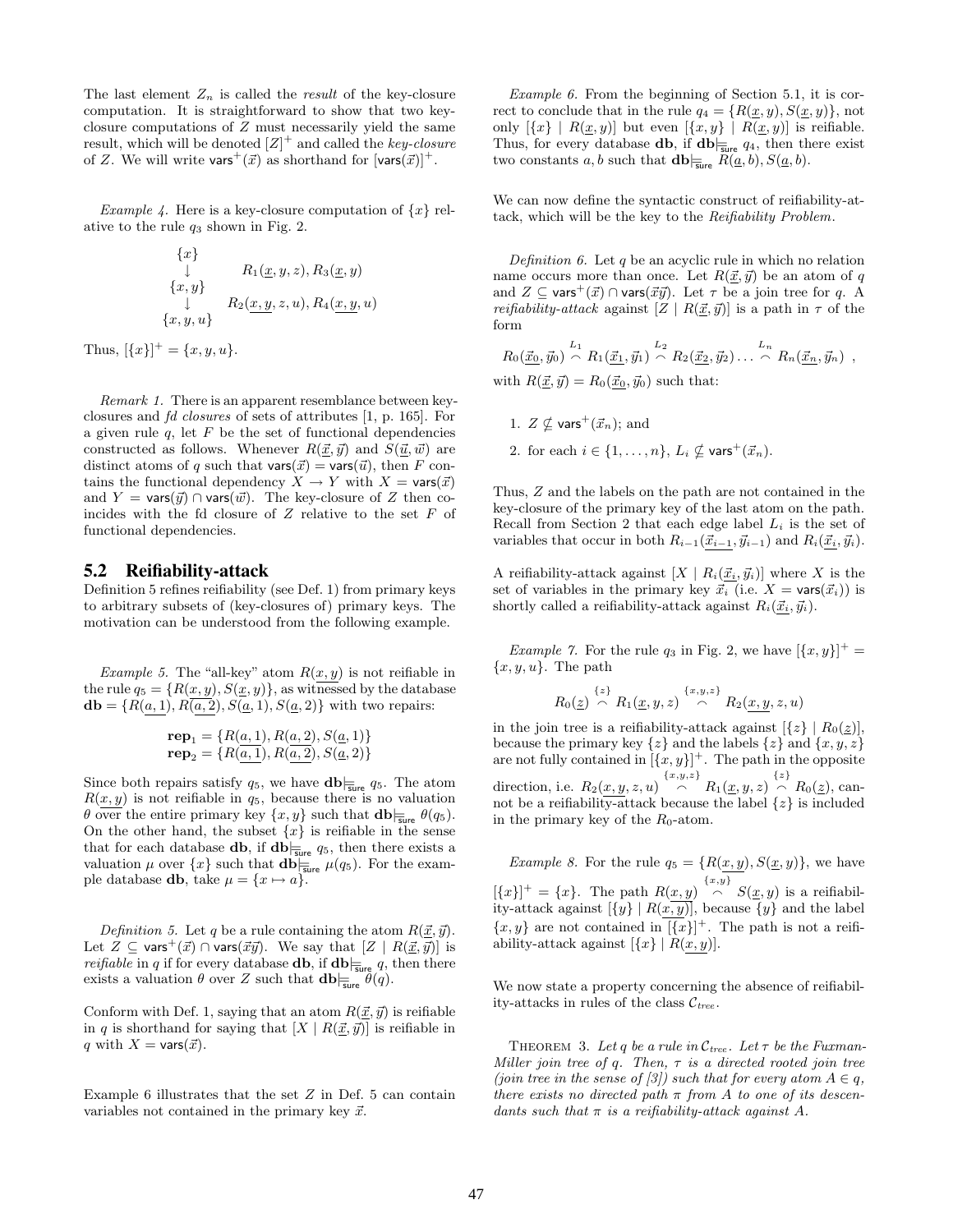

Figure 3: Fuxman-Miller join tree.

Example 9. This example illustrates Theorem 3. Fig. 3 shows the Fuxman-Miller join graph of a rule in  $\mathcal{C}_{tree}$  (it is the rule called  $q_4$  in [11]). The tree is also a directed rooted join tree (in the sense of [3]) because it satisfies the Connectedness Condition (edge labels have been omitted). No directed "downward" path is a reifiability-attack against the first atom on the path.

Theorem 3 together with the following Theorem 4 immediately leads to the inclusion  $C_{tree} \subseteq C_{rooted}$ , hence every rule in  $\mathcal{C}_{tree}$  has a consistent first-order rewriting by Theorem 1. The inclusion  $\mathcal{C}_{forest} \subseteq \mathcal{C}_{rooted}$  can be easily obtained using the observation that whenever two  $\mathcal{C}_{tree}$  components of a  $\mathcal{C}_{forest}$  query share a variable x, then x can only occur in the primary key of the root atoms of the component queries (see Lemma  $2$  in  $[11]$ .

#### **5.3 Stringent Repairs**

Let q be a rule containing a reifiable atom  $R(\vec{x}, \vec{y})$ . Let **db** be a database such that  $\mathbf{db}_{\overline{\mathbf{s}}\mathbf{u}\mathbf{e}} q$ . Then by definition, there exists at least one valuation  $\theta$  over vars( $\vec{x}$ ) such that  $\theta(q)$  is satisfied by every repair of db. In general, there exist other valuations  $\mu$  over vars $(\vec{x})$  such that  $\mu(q)$  is satisfied by some, but not all, repairs. The following question arises: is there a repair rep such that for every valuation  $\omega$  over vars $(\vec{x}), \omega(q)$ is satisfied by rep only if  $\omega(q)$  is satisfied by every repair of db? Such a repair rep, if it exists, will be called *stringent*.

Definition 7. Let q be a rule. Let  $R(\vec{x}, \vec{y})$  be an atom of q and  $Z \subseteq \text{vars}^+(\vec{x}) \cap \text{vars}(\vec{x}\vec{y})$ . Let db be a database. A repair rep of db is called *stringent for*  $[Z | R(\underline{\vec{x}}, \vec{y})]$  in q if for every valuation  $\theta$  over Z, if  $\mathbf{rep} \models \theta(q)$ , then  $\mathbf{db}|_{\overline{\mathbf{s}}\mathbf{ure}} \theta(q)$ .

Example 10. Let  $q_0 = \{R(\underline{x},x)\}\$ and let  $\mathbf{db} = \{R(\underline{a},a),\}$  $R(\underline{b}, b), R(\underline{b}, c)$ . The two repairs are:

$$
\mathbf{rep}_1 = \{ R(\underline{a}, a), R(\underline{b}, b) \}
$$
  

$$
\mathbf{rep}_2 = \{ R(\underline{a}, a), R(\underline{b}, c) \}
$$

Let  $\theta_a = \{x \mapsto a\}$  and  $\theta_b = \{x \mapsto b\}$ . Clearly,  $\theta_a(q_0)$ evaluates to true on both repairs. On the other hand,  $\theta_b(q_0)$ evaluates to true on  $\mathbf{rep}_1$ , but not on  $\mathbf{rep}_2$ . It is correct to conclude that  $\mathbf{rep}_2$  is stringent, but  $\mathbf{rep}_1$  is not.

 $R_0(\underline{x}, y)$  $R_1(\underline{u}, x, y)$  $R_2(\underline{u}, x, y)$  ${x, y}$  $\{u, x, y\}$ 

Figure 4: Join tree for the rule  $q_6$  which has a consistent first-order rewriting.

#### **6. ABSENCE OF REIFIABILITY-ATTACK**

It remains to be shown that reifiability-attacks provide a sound and complete syntactic characterization of the semantic notion of reifiability, and hence allow to solve the Reifiability Problem:

- 1. If a join tree contains no reifiability-attack against  $|Z|$  $R(\underline{\vec{x}}, \vec{y})$ , then  $[Z | R(\underline{\vec{x}}, \vec{y})]$  is reifiable.
- 2. If a join tree contains a reifiability-attack against  $|Z|$  $R(\vec{x}, \vec{y})$ , then  $[Z | R(\vec{x}, \vec{y})]$  is not reifiable (we will only show this for key-aware rules).

This section shows the first item. The second item is handled in Section 7. The following lemma generalizes a result by Fuxman and Miller [11, p. 622].

LEMMA 1. Let  $q$  be an acyclic rule in which no relation name occurs more than once. Let  $R(\underline{\vec{x}}, \vec{y})$  be an atom of q and  $Z \subseteq \text{vars}^+(\vec{x}) \cap \text{vars}(\vec{x}\vec{y})$ . Let  $\tau$  be a join tree for q. If  $\tau$ contains no reifiability-attack against  $[Z | R(\vec{x}, \vec{y})]$ , then for every database db, there exists a repair rep of db that is stringent for  $[Z | R(\vec{x}, \vec{y})]$  in q.

THEOREM 4. Under the same assumptions of Lemma 1, if  $\tau$  contains no reifiability-attack against  $[Z | R(\vec{x}, \vec{y})]$ , then  $[Z \mid R(\vec{x}, \vec{y})]$  is reifiable in q.

PROOF. Assume  $\tau$  contains no reifiability-attack against  $[Z \mid R(\underline{\vec{x}}, \vec{y})]$ . Assume  $\textbf{db}|_{\overline{\textbf{sure}}} q$ . By Lemma 1, we can construct a repair rep of db such that for every valuation  $\theta$ over Z, rep  $\models \theta(q)$  implies  $\mathbf{db}|_{\overline{\mathbf{s}}_{\text{line}}} \theta(q)$ . Since  $\mathbf{db}|_{\overline{\mathbf{s}}_{\text{line}}} q$  and since rep is a repair of db, rep  $\models q$ . Hence, we can assume the existence of a valuation  $\mu$  over Z such that  $\mathbf{rep} \models \mu(q)$ , and hence  $\mathbf{db}|_{\overline{\mathsf{sure}}} \mu(q)$ .  $\Box$ 

*Example 11.* For the rule  $q_6$  of Fig. 4, we have  $\left[\lbrace u \rbrace \right]^+$  =  $\{u, x, y\}$ . The join tree contains no reifiability-attack against  $R_0(\underline{x}, y)$  (recall that this is shorthand for: reifiability-attack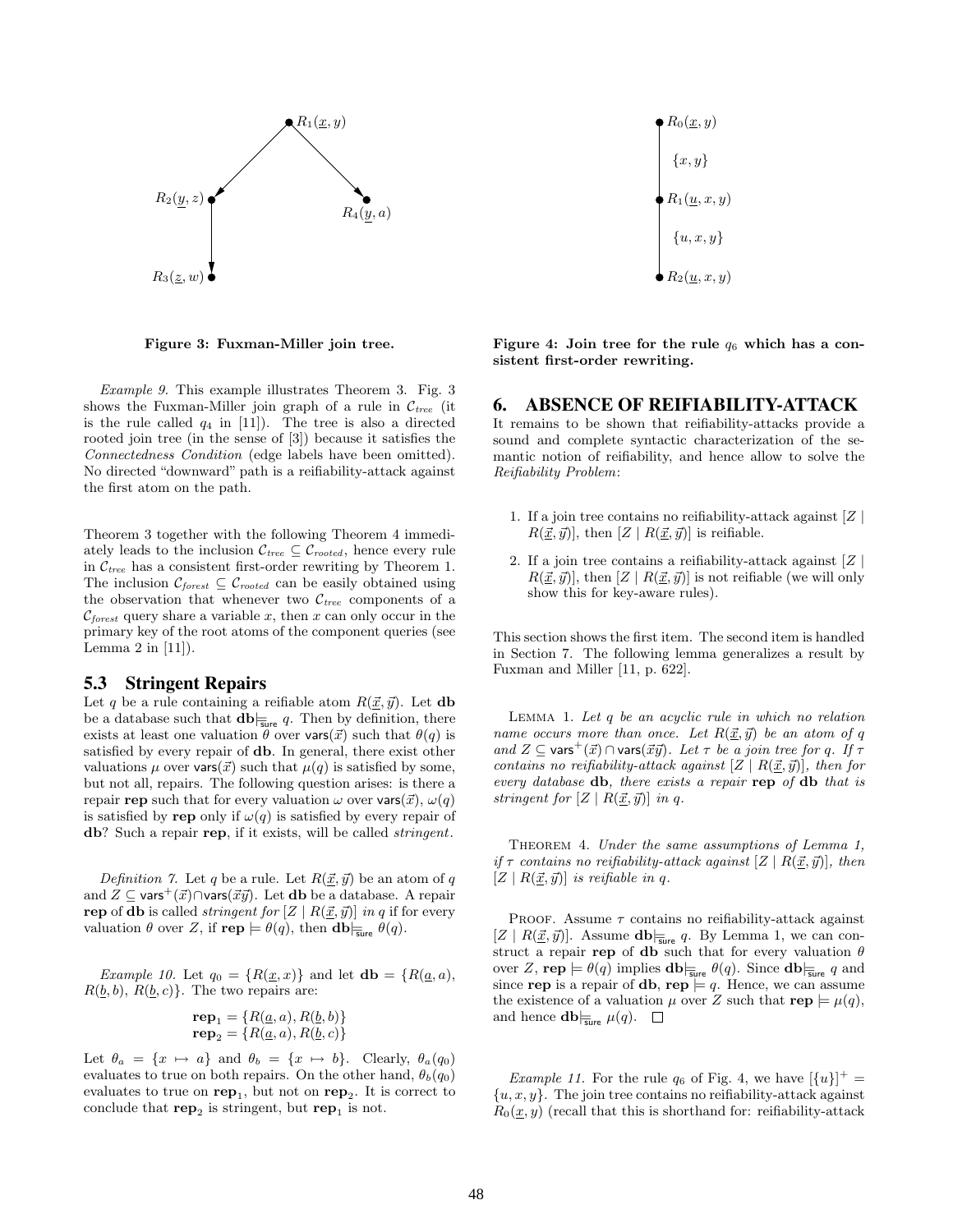against  $[\{x\} | R_0(\underline{x}, y)]$ . From Theorem 4, it follows that  $R_0(\underline{x}, y)$  is reifiable.

Using Theorem 2, it is easy to see that the rule belongs to  $\mathcal{C}_{rooted}$ : if we replace x and y by arbitrary constants (say  $a_x$  and  $b_y$ ) and drop the  $R_0$ -atom, we obtain the rule  ${R_1(\underline{u}, a_x, b_y), R_2(\underline{u}, a_x, b_y)}$ , which contains no reifiabilityattacks against its atoms.

Since the rule  $q_6$  belongs to  $\mathcal{C}_{rooted}$ , it has a consistent-first order rewriting. Note that rule  $q_6$  is not in  $\mathcal{C}_{forest}$  because its Fuxman-Miller join graph is cyclic.

*Example 12.* We show that the rule  $q_3$  is rooted, using the join tree of Fig. 2. We have  $\left[\{z\}\right]^+=\{z\}$  and  $\left[\{x\}\right]^+=$  $[\{x,y\}]^+=\{x,y,u\}.$  We show that the join tree contains no reifiability-attack against  $R_2(x, y, z, u)$ . Consider each path that starts from  $R_2(x, y, z, u)$ :

- 
- $R_2(x, y, z, u) \stackrel{\{x, y, u\}}{\frown} R_4(x, y, u)$  is not a reifiability-attack (against  $R_2(x, y, z, u)$ ), because the label  $\{x, y, u\}$ is contained in  $[\{x, y\}]^+$ .
- $R_2(x, y, z, u)$   $\stackrel{\{x, y, z\}}{\frown}$   $R_1(\underline{x}, y, z)$  is not a reifiability-attack, because the primary key  $\{x, y\}$  is contained in  $[\{x\}]^+.$
- $R_2(x, y, z, u)$   $\stackrel{\{x,y,z\}}{\frown}$   $R_1(\underline{x}, y, z)$   $\stackrel{\{z\}}{\frown}$   $R_0(\underline{z})$  is not a reifiability-attack, because the label {z} is contained in  $[\{z\}]^{\dagger}.$
- $R_2(x, y, z, u)$   $\stackrel{\{x, y, z\}}{\frown}$   $R_1(\underline{x}, y, z)$   $\stackrel{\{x, y\}}{\frown}$   $R_3(\underline{x}, y)$  is not a reifiability-attack, because the label  $\{x, y\}$  is contained in  $[\{x\}]^+$ .

By Theorem 4,  $R_2(x, y, z, u)$  is reifiable in  $q_3$ . Let  $\theta$  be any valuation over  $\{x, y, z, u\}$ . Let  $q'_3 = q_3 \setminus \{R_2(x, y, z, u)\}.$ Since  $\theta(q'_3)$  is variable-free,  $\theta(q'_3)$  is obviously rooted for any ordering of its atoms. By Theorem 2, it follows that  $q_3$  is rooted.

# **7. PRESENCE OF REIFIABILITY-ATTACK**

Theorem 4 expresses that an atom is reifiable if there is no reifiability-attack against it. We now show that under some mild condition, the inverse is also true, i.e. if an atom is reifiable, then there is no reifiability-attack against it. This mild condition is defined next.

Definition 8. Let  $q$  be an acyclic rule in which no relation name occurs more than once. We say that a join tree  $\tau$  for q is key-aware if for all distinct atoms  $R_i(\vec{x}_i, \vec{y}_i), R_j(\vec{x}_j, \vec{y}_j) \in q$ such that vars<sup>+</sup> $(\vec{x}_i)$  = vars<sup>+</sup> $(\vec{x}_j)$ ,

1. Intersection Condition: if the same variable z occurs in both  $R_i(\underline{\vec{x}_i}, \vec{y}_i)$  and  $R_j(\underline{\vec{x}_j}, \vec{y}_j)$ , then z belongs to vars<sup>+</sup> $(\vec{x}_i)$ ; and



Figure 5: Key-aware join-tree for  $q_7$  with a reifiability-attack against  $R_0(\underline{x}, y)$ .

2. Key-connectedness Condition: if some atom  $R_k(\vec{x}_k, \vec{y}_k)$ is on the unique path linking  $R_i(\vec{x}_i, \vec{y}_i)$  and  $R_j(\vec{x}_j, \vec{y}_j)$ , then vars<sup>+</sup>( $\vec{x}_k$ ) = vars<sup>+</sup>( $\vec{x}_i$ ). In other words, the set of atoms with the same key-closure of their primary key induces a (connected) subtree.

We say that  $q$  is key-aware if it has a key-aware join tree.

It is easy to deduce that a rule is key-aware if no two distinct atoms contain exactly the same primary key variables. If two atoms agree on their primary key variables, then they should not be separated in the join tree by an atom with a different primary key (unless that primary key has the same key-closure). Among the rules  $q_1, \ldots, q_7$  in Fig. 1, only  $q_3$  is not key-aware, as illustrated next.

*Example 13.* For the rule  $q_3$  in Fig. 2, we have  $\left[\{x\}\right]^+$  =  $[\{x,y\}]^+ = \{x,y,u\}$  (see Example 4). The Key-connectedness Condition is satisfied by the join tree shown in Fig. 2. The Intersection Condition is not satisfied, because the variable z occurs in both  $R_1(\underline{x}, y, z)$  and  $R_2(x, y, z, u)$ , but  $z \notin$  ${x, y, u}.$ 

THEOREM 5. Let  $q$  be a key-aware acyclic rule in which no relation name occurs more than once. Let  $R(\vec{x}, \vec{y})$  be an atom of q. Let  $Z \subseteq \text{vars}^+(\vec{x}) \cap \text{vars}(\vec{x}\vec{y})$ . Let  $\tau$  be a key-aware join tree for q. If  $\tau$  contains a reifiability-attack against  $[Z \mid R(\underline{\vec{x}}, \vec{y})]$ , then  $[Z \mid R(\underline{\vec{x}}, \vec{y})]$  is not reifiable in q.

Example 14. The rule  $q_7$  shown in Fig. 5 is key-aware. We have  $[\{u\}]^+ = \{u, y\}$ . The path  $R_0(\underline{x}, y) \stackrel{\{x, y\}}{\frown} R_1(\underline{u}, x, y)$  is a reifiability-attack against  $R_0(\underline{x}, y)$ , because the primary key  $\{x\}$  and the label  $\{x, y\}$  are not contained in  $[\{u\}]^+$ . It follows that  $R_0(\underline{x}, y)$  is not reifiable. Compare with the lookalike rule  $q_6$  of Fig. 4, in which  $R_0(\underline{x}, y)$  is reifiable; the (absence of) variable  $x$  in the  $R_2$ -atom makes the difference.

Theorem 6. Given a key-aware acyclic rule q in which no relation name occurs more than once, it can be decided whether or not q belongs to  $\mathcal{C}_{rooted}$ .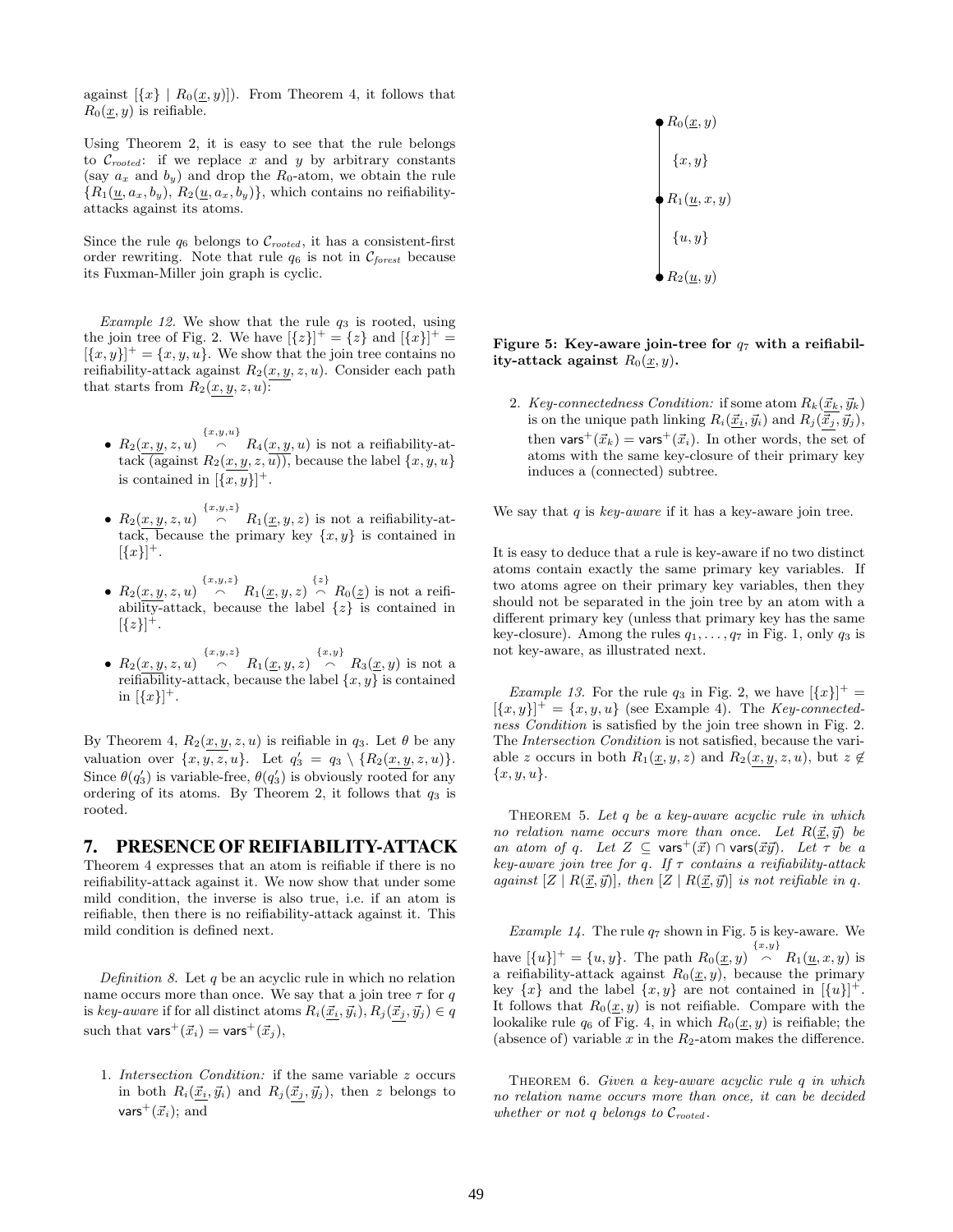PROOF. Consequence of Theorems 2, 4, and 5.  $\Box$ 

# **8. QUERIES WITH ONE JOIN**

The construct of reifiability-attack is useful to the membership problem for  $\mathcal{C}_{rooted}$ . A remaining task is to show the conjecture that rules outside  $C_{rooted}$  have no consistent firstorder rewriting. In this section, we show this conjecture for rules with two atoms having distinct relation names. Since such rules are obviously acyclic and key-aware, Theorems 4 and 5 can be used to obtain the following syntactic characterization.

LEMMA 2. Let  $q = \{R(\vec{x}, \vec{y}), S(\vec{u}, \vec{w})\}$  with  $R \neq S$ . Then,  $q \in \mathcal{C}_{rooted}$  if and only if one of the following four conditions is satisfied, where L is the set of variables that occur in both  $R(\vec{x}, \vec{y})$  and  $S(\vec{u}, \vec{w})$ : vars $(\vec{x}) \subseteq$  vars $(\vec{u}), L \subseteq$  vars $(\vec{u}),$ vars $(\vec{u}) \subseteq \text{vars}(\vec{x}), \text{ or } L \subseteq \text{vars}(\vec{x}).$ 

PROOF. (Crux.) The first two conditions express the absence of a reifiability-attack against  $R(\vec{x}, \vec{y})$ ; the last two conditions express the absence of a reifiability-attack against  $S(\underline{\vec{u}}, \vec{w})$ .  $\Box$ 

Rules q for which  $CQA(q)$  is **coNP**-complete appear in [7, 11]. Unless  $\mathbf{P} = \mathbf{NP}$ , a rule q can obviously have no consistent first-order rewriting if  $CQA(q)$  is  $coNP$ -complete. The following theorem shows that if a rule  $q$ , of size 2 and with distinct relation names, does not belong to  $C_{rooted}$ , then it cannot have a consistent first-order rewriting, regardless of the complexity of  $CQA(q)$ . The proof uses the notion of Hanf-locality [15].

THEOREM 7. Let  $q = \{R(\underline{\vec{x}}, \vec{y}), S(\underline{\vec{u}}, \vec{w})\}$  with  $R \neq S$ . Then, q has a consistent first-order rewriting if and only if  $q \in \mathcal{C}_{rooted}$ .

We explain the general idea behind the only-if part of the proof (the if-part follows from Theorem 1). The explanation relies on the following graphical representation defined relative to a database **db** and a rule  $q$  without self join.

Definition 9. We define two hypergraphs whose vertices are the atoms of db:

- $\bullet$  the hyperedges of the key-conflict hypergraph are maximal sets of key-equivalent atoms; and
- the hyperedges of the *query-answer hypergraph* are the elements of the set:
	- $\{\theta(q) | \theta$  valuation such that  $\theta(q) \subset$  db}.

In a graphical representation, hyperedges of the key-conflict hypergraph are indicated by full contours, and hyperedges of the query-answer hypergraph by dotted contours.

Clearly,  $\mathbf{db} \notin \mathsf{CQA}(q)$  if and only if there exists a set rep  $\subseteq$ db such that for each hyperedge  $E$ :

- 1. if  $E$  is an hyperedge in the key-conflict hypergraph for **, then <b>rep** contains exactly one atom of  $E$ ; and
- 2. if  $E$  is an hyperedge in the query-answer hypergraph for **db**, then  $E \nsubseteq \text{rep}$ .

Now we return to the only-if part of Theorem 7. Assume a rule  $q = \{R(\vec{x}, \vec{y}), S(\vec{u}, \vec{w})\}$  with  $R \neq S$  such that  $q \notin \mathcal{C}_{rooted}$ . Using Lemma 2, one can show that for every integer  $k \geq 0$ , it is possible to construct two databases,  $db_{yes}$  and  $db_{no}$ , that are indistinguishable by first-order sentences of quantifier rank k, such that  $\mathbf{db}_{yes}$   $\frac{1}{\text{sure}}$  q and  $\mathbf{db}_{no}$   $\frac{1}{\text{Super}}$  q. Indistinguishability of  **and**  $**db**_{no}$  **follows, using Hanf's the**orem, from the fact that  $\mathbf{db}_{yes}$  and  $\mathbf{db}_{no}$  locally look alike. The graphical representations of  **and**  $**db**<sub>no</sub>$  **are shown** in Fig. 6. Both databases contain the same number of atoms (represented by vertices) and the same number of constants (not shown); within each database, R-atoms are positioned at the left of S-atoms. The quintessence is that in constructing the atoms of  $db_{yes}$  and  $db_{no}$ , we use new fresh constants wherever possible; a constant occurs more than once only if this is necessary for realizing the hyperedges shown in Fig. 6. The figure suggests that the local neighborhoods of (constants in) the atoms denoted by  $\alpha$  in  $db_{yes}$ and **, are isomorphic (similar for**  $\beta$ **,**  $\gamma$ **,**  $\delta$ **). A repair** of  **is shown at the right: we have selected one vertex** from each hyperedge of the key-conflict hypergraph of  $db_{no}$ , without selecting two vertices that together satisfy  $q$ . It can be easily verified that no such vertex selection can be made in **.** 

# **9. CONCLUSION**

Consistent query answering under primary key constraints is an important issue because, first, key constraints appear in all database applications and, second, the problem of duplicate key values arises in modern data integration applications. An elegant and practical approach to the problem is the technique known as (consistent) first-order query rewriting.

The semantic notion of reifiable atom seems fundamental in the consistent first-order rewriting of conjunctive queries under primary keys. The notion is implied in the class  $\mathcal{C}_{forest}$ and its rewriting algorithm [11], and is explicit in the class  $C_{rooted}$  and its associated rewrite function [18]. All queries in  $\mathcal{C}_{rooted}$  have a consistent first-order rewriting. The class  $\mathcal{C}_{rooted}$  is defined in a semantic way and, up to now, decidability of  $C_{rooted}$  remained largely unexplored.

The new syntactic construct of reifiability-attack in join trees allows to decide reifiability of atoms in most acyclic conjunctive queries without repeated relation names:

- 1. the absence of a reifiability-attack against an atom always implies that the atom is reifiable; and
- 2. a reifiability-attack against an atom implies that the atom is not reifiable, unless the query is not key-aware.

The first result can be used to prove that a query belongs to  $\mathcal{C}_{rooted}$ . In particular, it allows to ascertain  $\mathcal{C}_{forest} \subseteq \mathcal{C}_{rooted}$ (using Theorem 3), and to identify queries outside  $\mathcal{C}_{forest}$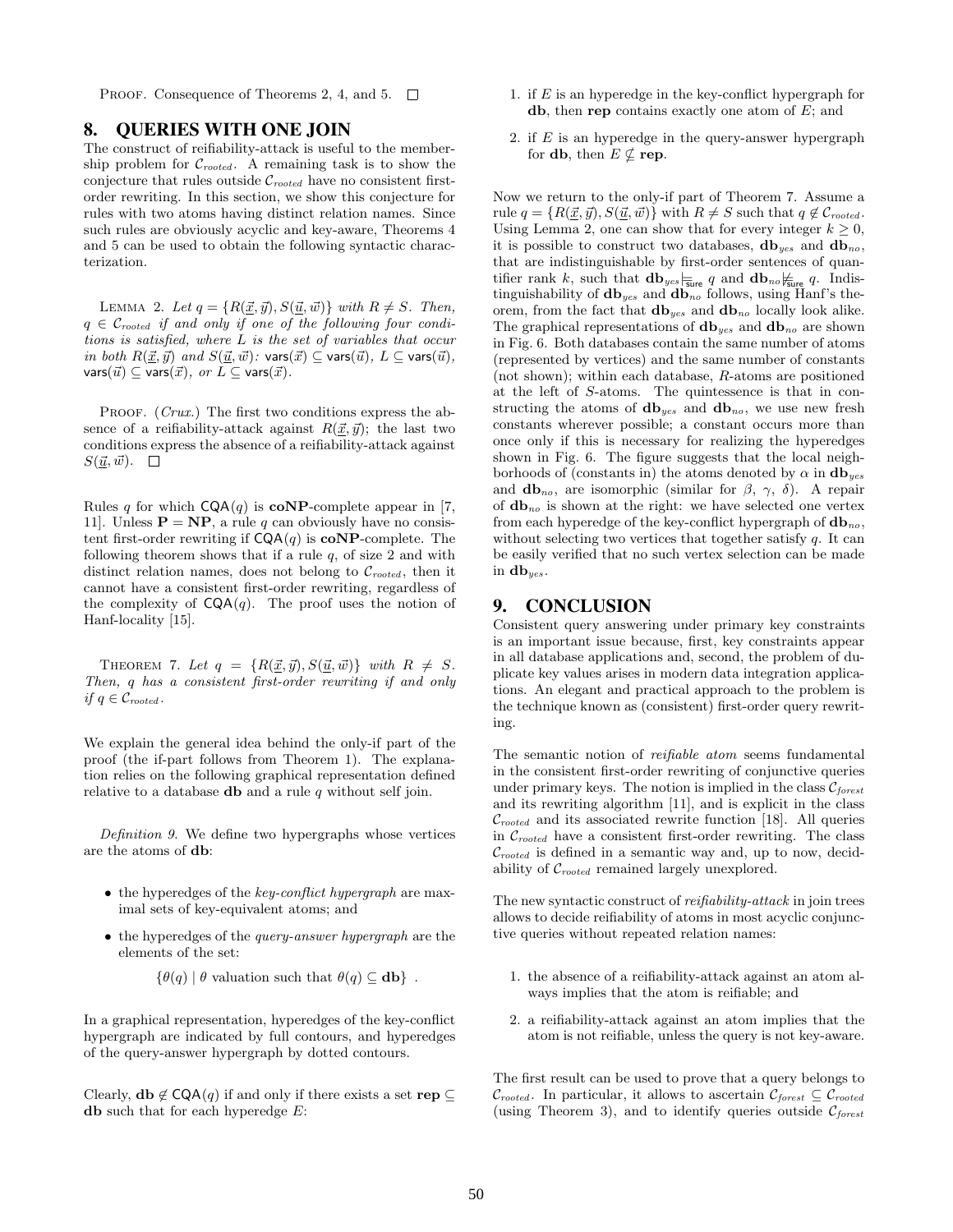

Figure 6: Key-conflict hypergraphs (full contours) and query-answer hypergraphs (dotted contours) of  ${\rm d} {\bf b}_{yes} \in$  $\mathsf{CQA}(q)$  and  $\mathbf{db}_{no} \notin \mathsf{CQA}(q)$ , used in the proof of Theorem 7.